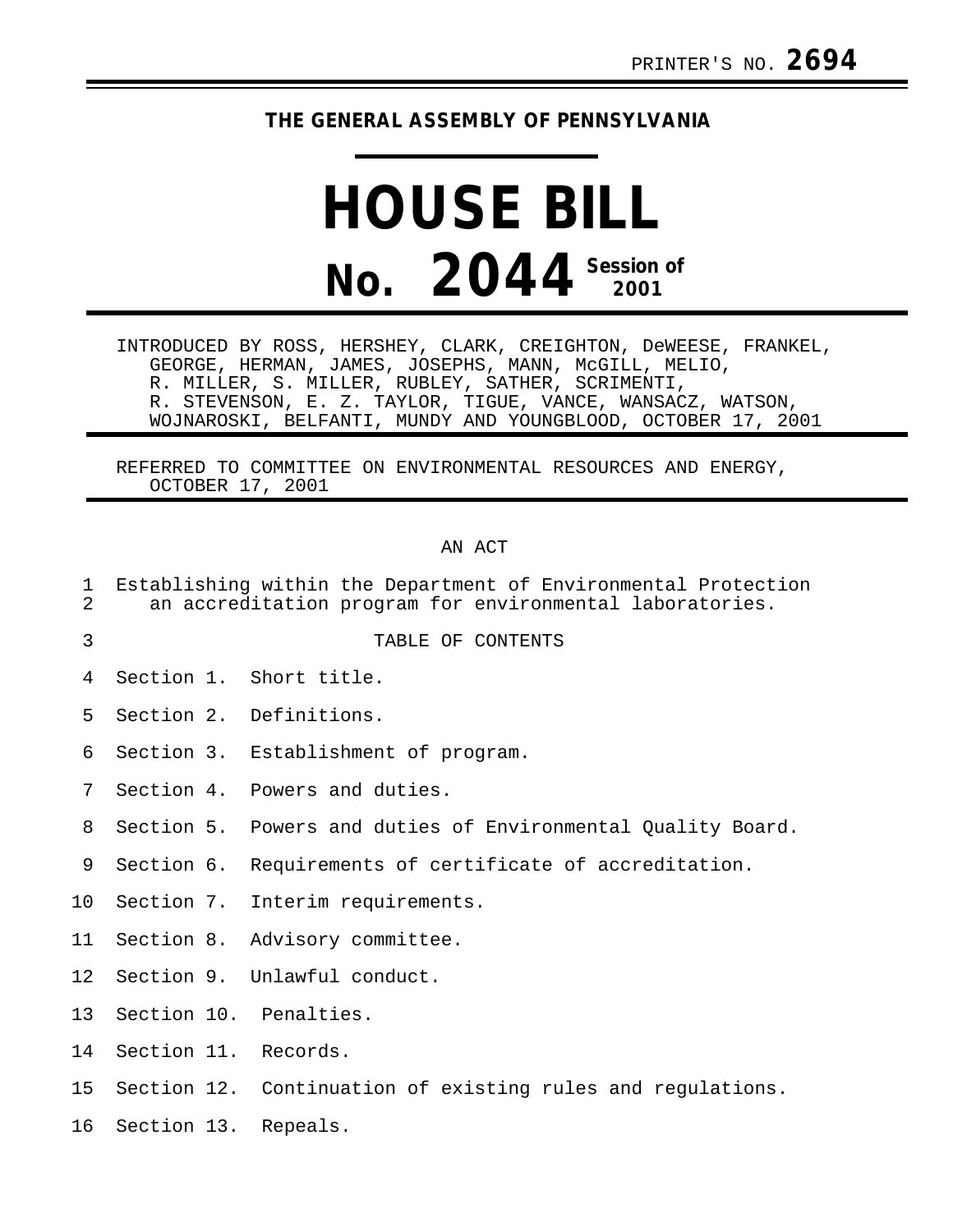1 Section 14. Effective date.

2 The General Assembly of the Commonwealth of Pennsylvania 3 hereby enacts as follows:

4 Section 1. Short title.

5 This act shall be known and may be cited as the Environmental 6 Laboratory Accreditation Act.

7 Section 2. Definitions.

8 The following words and phrases when used in this act shall 9 have the meanings given to them in this section unless the 10 context clearly indicates otherwise:

11 "Accreditation." A determination by the Department of 12 Environmental Protection that an environmental laboratory is 13 capable of performing one or more classes of testing or analysis 14 of environmental samples in accordance with this act.

15 "Certificate of accreditation." A document issued by the 16 Department of Environmental Protection certifying that an 17 environmental laboratory has met standards for accreditation. 18 "Department." The Department of Environmental Protection of

19 the Commonwealth.

20 "Environmental Hearing Board." The board established under 21 the act of July 13, 1988 (P.L.530, No.94), known as the 22 Environmental Hearing Board Act.

23 "Environmental laboratory." A facility engaged in the 24 testing or analysis of environmental samples.

25 "Environmental Quality Board." The board established under 26 section 1920-A of the act of April 9, 1929 (P.L.177, No.175), 27 known as The Administrative Code of 1929.

28 "Environmental sample." A solid, liquid, gas or other 29 specimen taken for the purpose of testing or analysis as 30 required by an environmental statute.

20010H2044B2694 - 2 -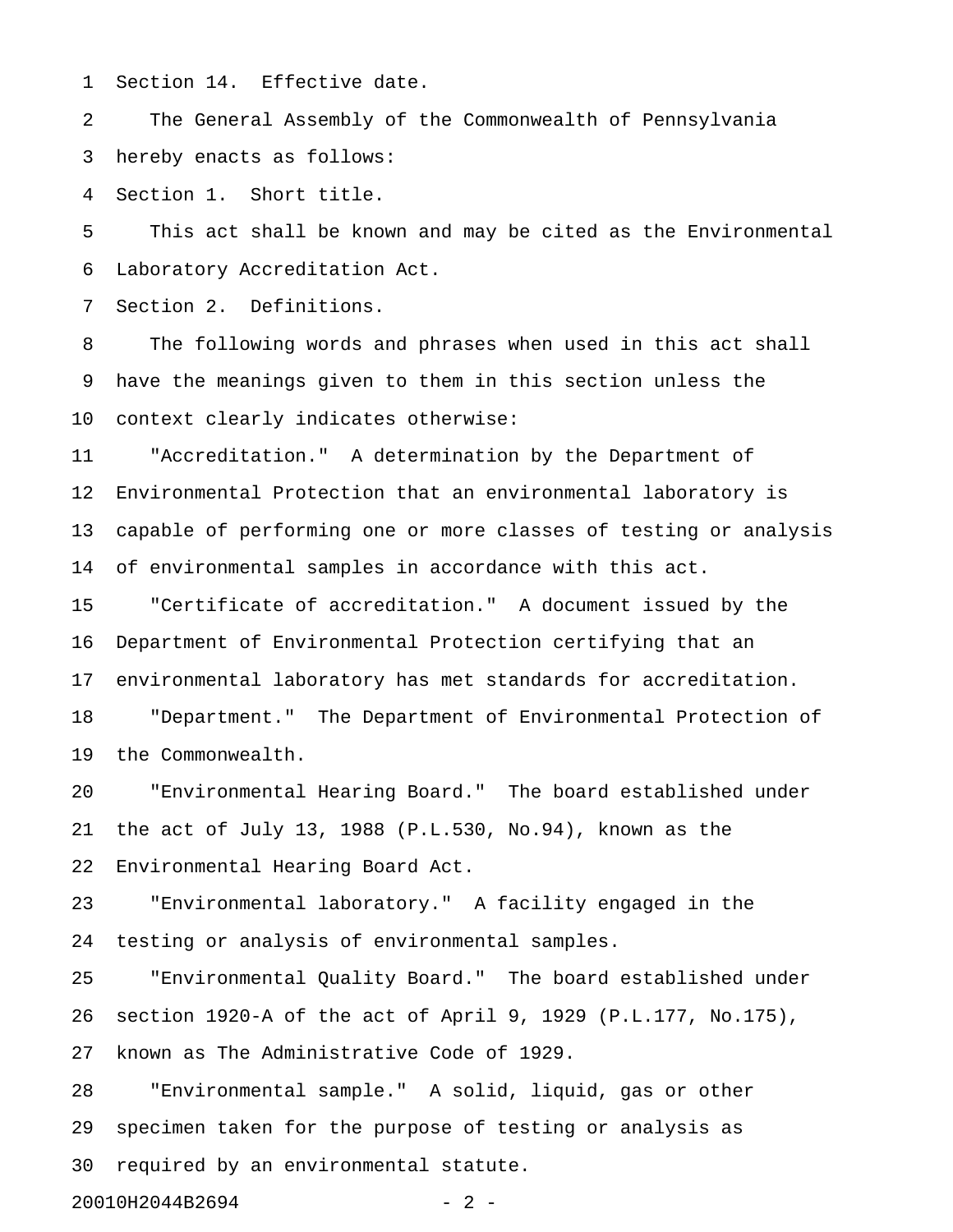1 "Environmental statute." A statute administered by the 2 Department of Environmental Protection relating to the 3 protection of the environment or of public health, safety and 4 welfare.

5 "Laboratory supervisor." A technical supervisor of an 6 environmental laboratory who supervises laboratory procedures 7 and reporting of analytical data.

8 "NELAC." The National Environmental Laboratory Accreditation 9 Conference.

10 "NELAP." The National Environmental Laboratory Accreditation 11 Program.

12 Section 3. Establishment of program.

13 (a) Establishment.--The department shall establish an 14 accreditation program for environmental laboratories.

15 (b) Accreditation.--An environmental laboratory must be 16 accredited under this act and be in compliance with all the 17 provisions of this act in order to generate data or perform 18 analyses to be used to comply with an environmental statute.

19 (c) Testing and analysis.--All testing and analysis 20 requirements of an environmental statute shall be performed by 21 an environmental laboratory accredited under this act. Testing 22 and analysis shall be performed in accordance with the 23 requirements of this act, the environmental statutes and any 24 conditions imposed by the department.

25 Section 4. Powers and duties.

26 The department shall have the following powers and duties: 27 (1) Establish, administer and enforce an environmental 28 laboratory accreditation program which shall include 29 accreditation standards necessary for a State certification 30 program. It shall also include a NELAP accreditation program 20010H2044B2694 - 3 -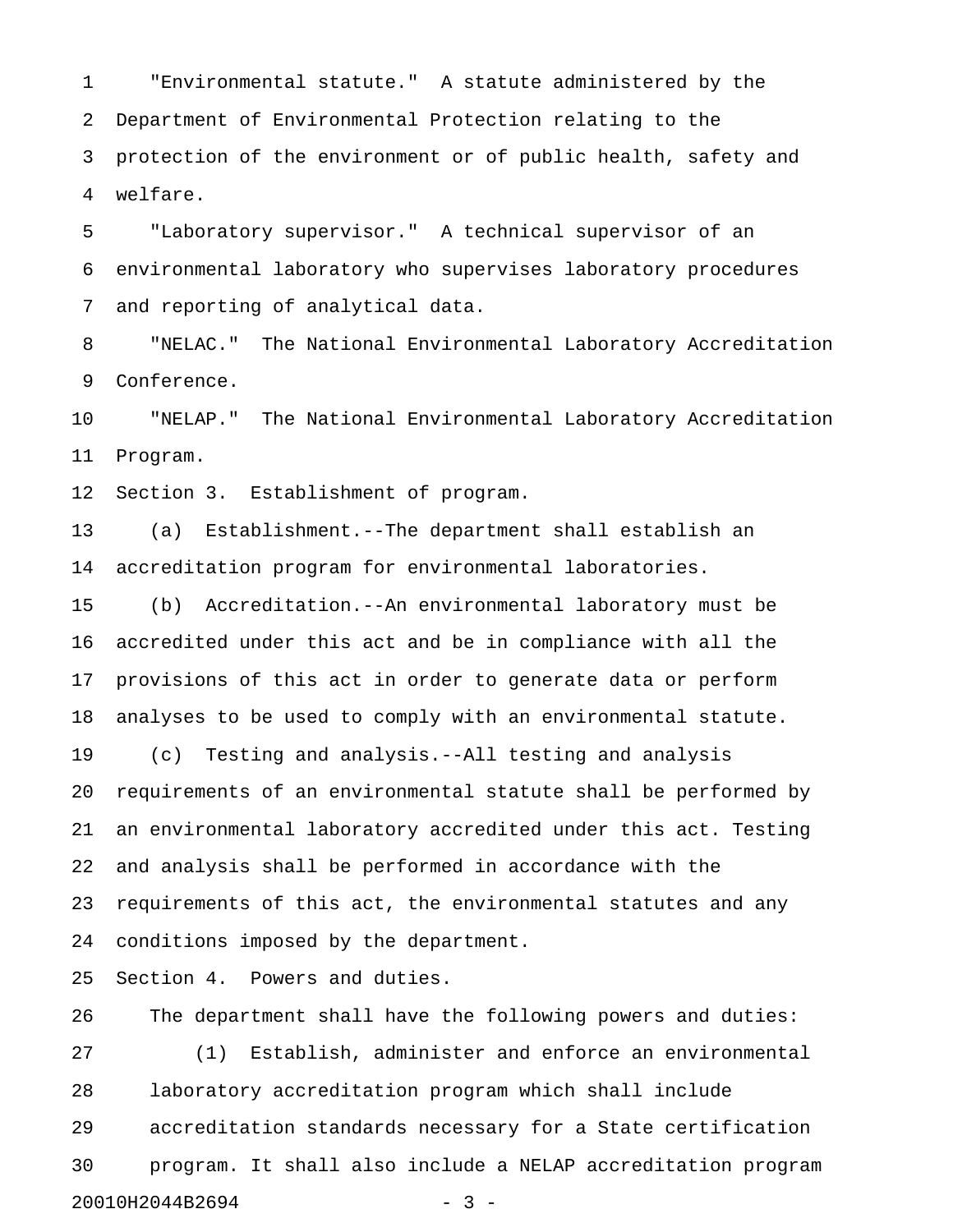1 for those laboratories seeking this certification. It may 2 also include any other specific or broad-based Federal or 3 State accreditation program for certification.

4 (2) Issue, renew, deny, revoke, suspend or modify 5 certificates of accreditation to environmental laboratories 6 in accordance with regulations adopted by the Environmental 7 Quality Board.

8 (3) Impose terms or conditions on accreditation as 9 necessary to implement and enforce this act.

10 (4) Conduct inspections and tests or samplings, 11 including the examination and copying of records and data 12 pertinent to a matter under investigation. Duly authorized 13 agents and employees of the department may, at reasonable 14 times, enter and examine property, facilities, operations and 15 activities subject to regulation under this act.

16 (5) Issue orders and initiate proceedings as necessary 17 to implement and enforce this act.

18 (6) Require a fee for the processing of an application 19 for a certificate of accreditation, including the issuance, 20 renewal, modification or other action relating to the 21 certificate in an amount sufficient to pay the department's 22 cost of implementation of the accreditation program.

23 (7) Provide technical assistance and advice to persons 24 and environmental laboratories subject to this act.

25 (8) Contract with third parties to inspect and monitor 26 environmental laboratories.

27 (9) Cooperate with appropriate Federal, State, 28 interstate and local government units and private 29 organizations to implement this act.

30 (10) Allow the use of experimental procedures, on a 20010H2044B2694 - 20010H204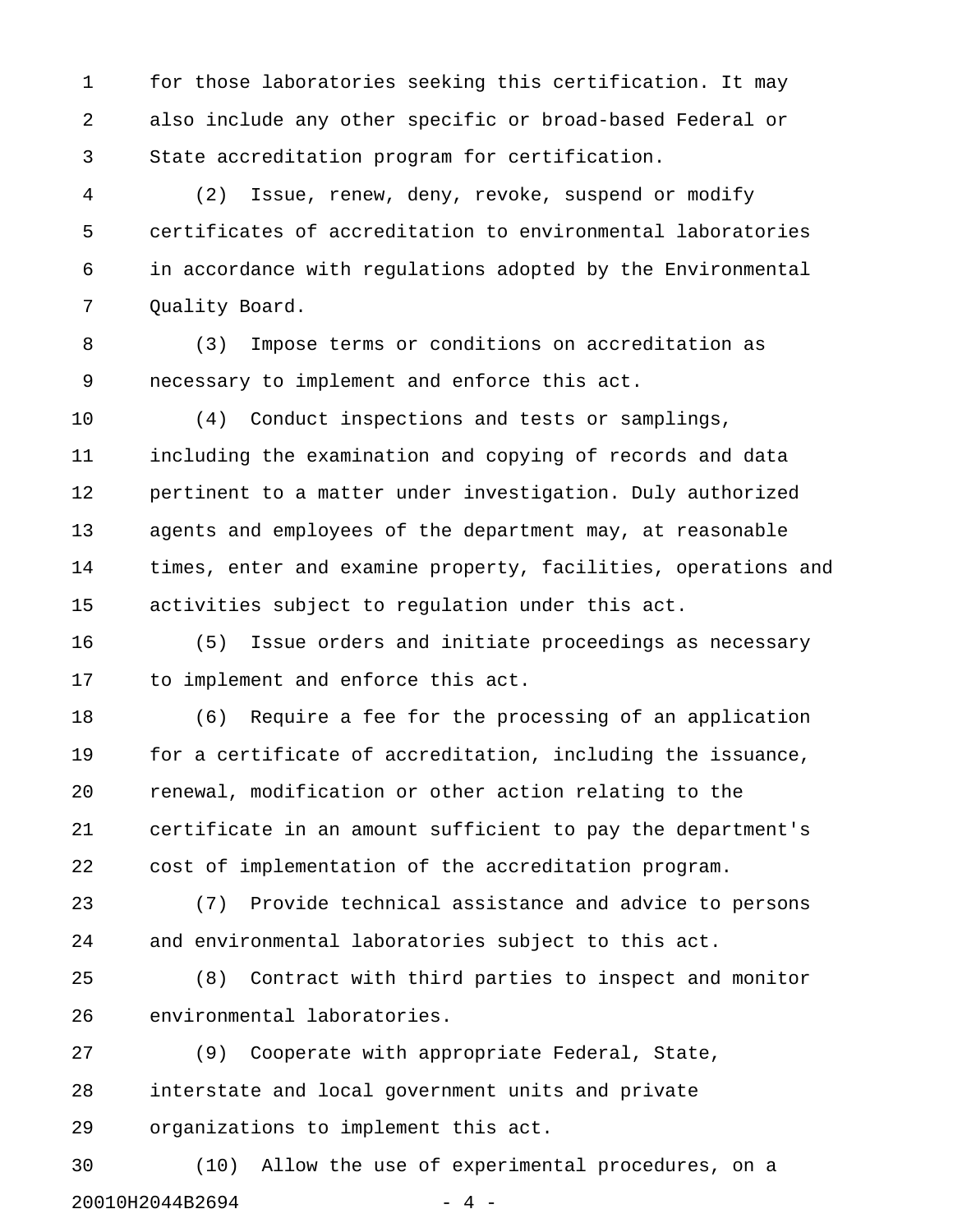1 case-by-case basis, to satisfy the testing or analysis 2 requirements established under an environmental statute.

3 (11) Seek approval as an accrediting authority from 4 NELAP.

5 Section 5. Powers and duties of Environmental Quality Board. 6 (a) General rule.--The Environmental Quality Board shall 7 adopt regulations as necessary to implement this act, to include 8 the establishment of:

9 (1) Testing or analysis to be conducted by an 10 environmental laboratory.

11 (2) Allowable fees for environmental laboratories.

12 (3) Requirements for education, training and experience 13 of laboratory supervisors.

14 (4) Criteria and procedures to be used by the department 15 to accredit environmental laboratories, which may include 16 proficiency test samples and onsite audits.

17 (b) Accreditation.--An environmental laboratory shall be 18 accredited pursuant to this act and in compliance with the 19 provisions of this act in order to generate the data and perform 20 analysis to be used to comply with an environmental statute.

21 (c) General certificate program.--The Environmental Quality 22 Board may adopt regulations that establish a general certificate 23 of accreditation program or certificates of accreditation-by-24 rule.

25 (d) Unique needs.--To the extent possible, the Environmental 26 Quality Board shall establish requirements and procedures that 27 address the unique needs of small businesses, municipalities and 28 municipal authorities.

29 Section 6. Requirements of certificate of accreditation.

30 (a) Forms.--Applications, certificates and other documents 20010H2044B2694 - 5 -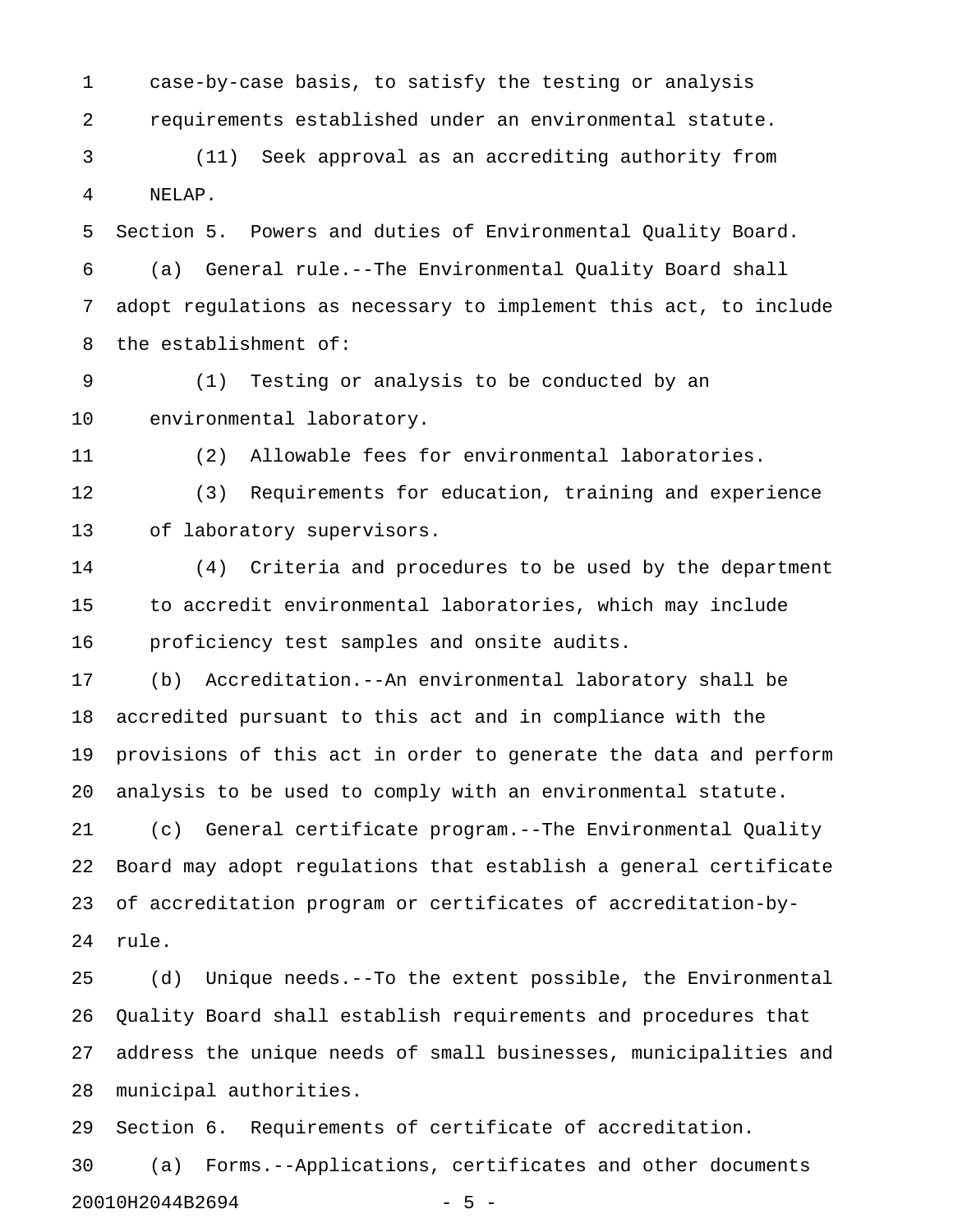1 shall be in a form prescribed by the department.

2 (b) General requirements.--An environmental laboratory shall 3 have the staff, management structure, equipment, quality 4 assurance and quality control procedures and recordkeeping 5 procedures necessary to ensure that the environmental laboratory 6 generates valid and accurate test results in accordance with all 7 conditions of accreditation and this act.

8 (c) Laboratory supervisor.--Testing, analysis and reporting 9 of data by an accredited laboratory shall be under the direct 10 supervision of a laboratory supervisor. The laboratory 11 supervisor shall certify that each test or analysis is accurate 12 and valid and that the test or analysis was performed in 13 accordance with all conditions of accreditation. The department 14 may disqualify a laboratory supervisor who is responsible for 15 the submission of inaccurate test or analysis results.

16 (d) Access to records and data.--An accredited laboratory 17 shall provide the department with access to inspect records and 18 data maintained under this act and to conduct tests and sampling 19 related to inspections.

20 Section 7. Interim requirements.

21 (a) Registration.--All environmental laboratories shall 22 register with the department within six months of the effective 23 date of this act, on a registration form prepared by the 24 department. An environmental laboratory which begins operations 25 in this Commonwealth after this date shall register with the 26 department before beginning operations.

27 (b) Time for application.--An environmental laboratory shall 28 apply for accreditation within six months after the 29 Environmental Quality Board establishes an accreditation 30 requirement by regulation for a type of laboratory. The 20010H2044B2694 - 6 -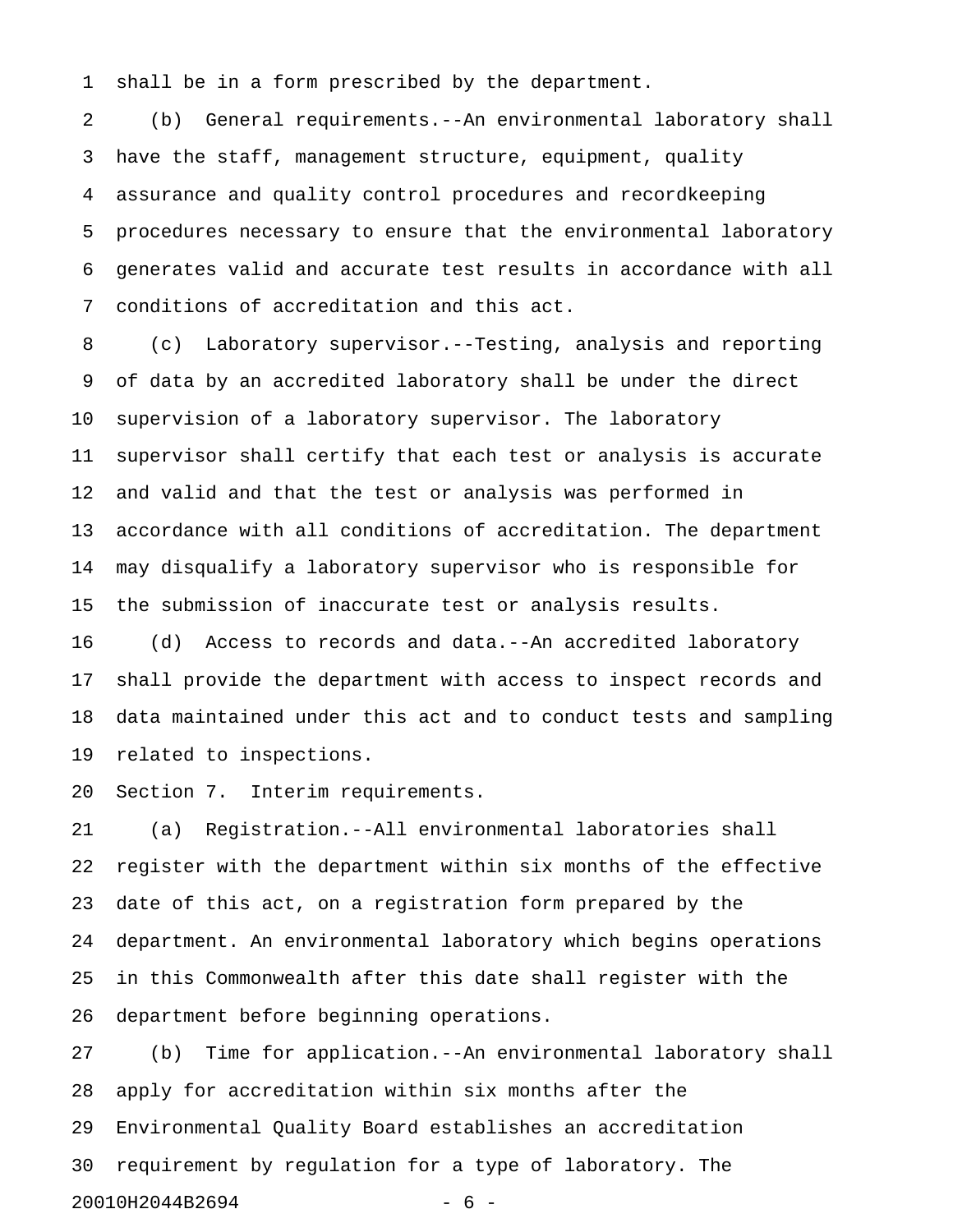1 submission of an application shall provide interim authorization 2 to continue operations until the department takes final action 3 on the application.

4 (c) NELAP accreditation.--An environmental laboratory may 5 apply to the department for NELAP accreditation after the 6 department is approved as an accrediting authority by NELAP. The 7 department may grant NELAP accreditation to a laboratory that 8 meets the requirements of this act and the most current version 9 of the NELAC standards that are hereby incorporated by

10 reference.

11 (d) Temporary fees.--Until regulations are promulgated under 12 this act, the following fees shall be charged:

13 (1) Five thousand dollars for the processing of an 14 application for NELAP accreditation.

15 (2) Fifty dollars for the processing of an application 16 for registration.

17 Section 8. Advisory committee.

18 The department shall appoint a Laboratory Accreditation 19 Advisory Committee to provide technical assistance under this 20 act. The committee shall consist of 11 members, including the 21 following:

22 (1) One representative of a municipal authority.

23 (2) One representative from a commercial environmental 24 laboratory.

25 (3) One representative from an industrial environmental 26 laboratory.

27 (4) One representative from an academic laboratory. 28 (5) One representative from a small environmental 29 laboratory.

30 (6) One environmental engineer.

20010H2044B2694 - 7 -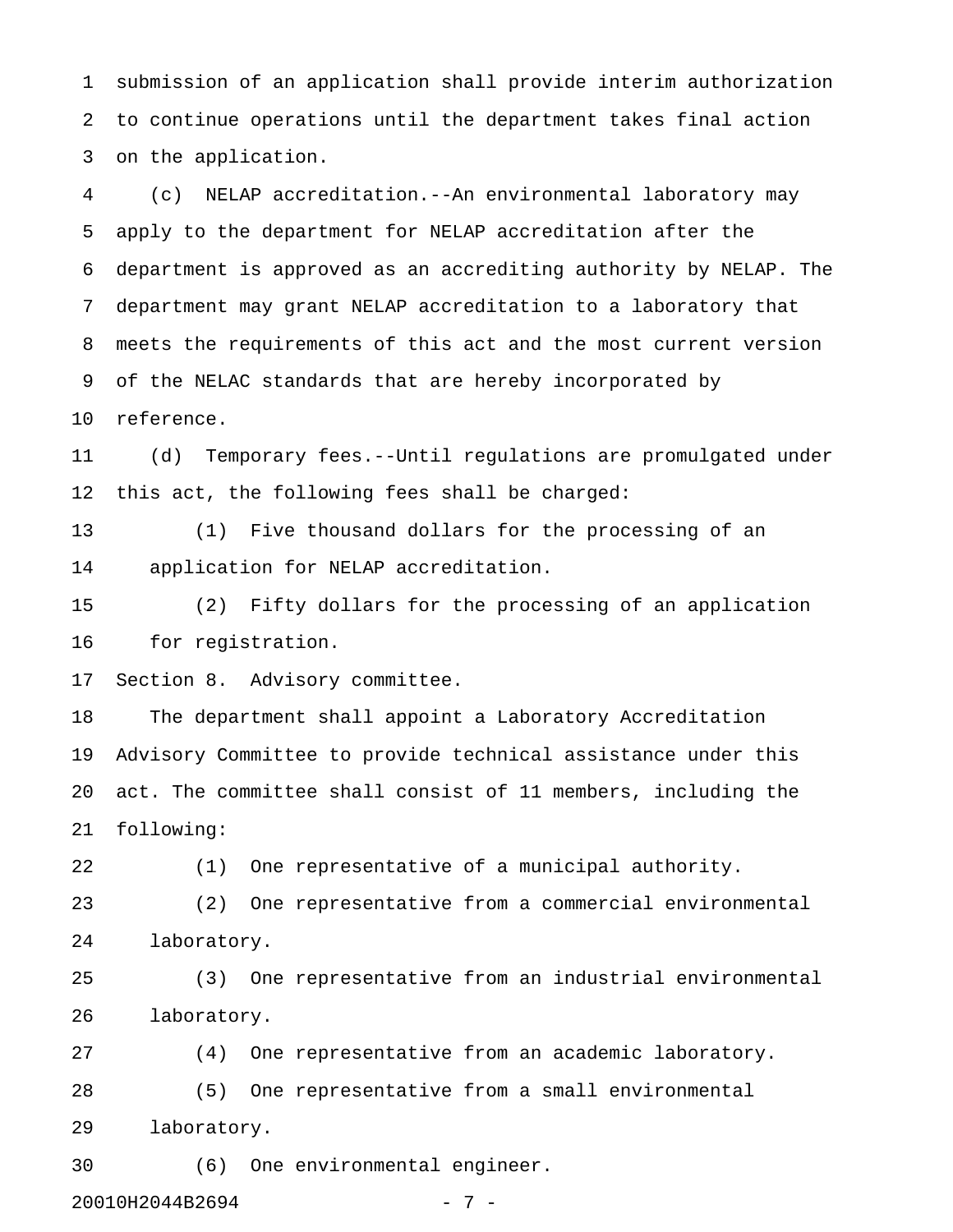1 (7) One member of an association of community water 2 supply systems.

3 (8) One member of an association of wastewater systems. 4 (9) One member with technical expertise in the testing 5 and analysis of environmental samples.

6 (10) Two members of the general public.

7 Section 9. Unlawful conduct.

8 (a) General rule--It shall be unlawful for a person to 9 violate or to cause or assist in the violation of this act, to 10 fail to comply with an order or condition of accreditation 11 within the time specified by the department or to hinder, 12 obstruct, prevent or interfere with the department in the 13 performance of its duties under this act.

14 (b) Refusal of accreditation.--The department may refuse to 15 issue a certificate of accreditation to an environmental 16 laboratory which has demonstrated a lack of intention or ability 17 to comply with this act or engaged in unlawful conduct or which 18 has an employee, officer, contractor, agent or other person set 19 forth in regulation who has engaged in unlawful activity under 20 this act unless the applicant demonstrates to the satisfaction 21 of the department that the unlawful conduct is being or has been 22 corrected.

23 (c) Denial of access.--It shall be unlawful for an 24 accredited laboratory or other person subject to regulation 25 under this act to deny the department access to make inspections 26 and conduct tests or sampling, including the examination and 27 copying of books, papers, records and data pertinent to any 28 matter under investigation pursuant to this act. Failure to 29 provide the department with access shall result in the immediate 30 suspension of any accreditation of the laboratory. Upon notice 20010H2044B2694 - 8 -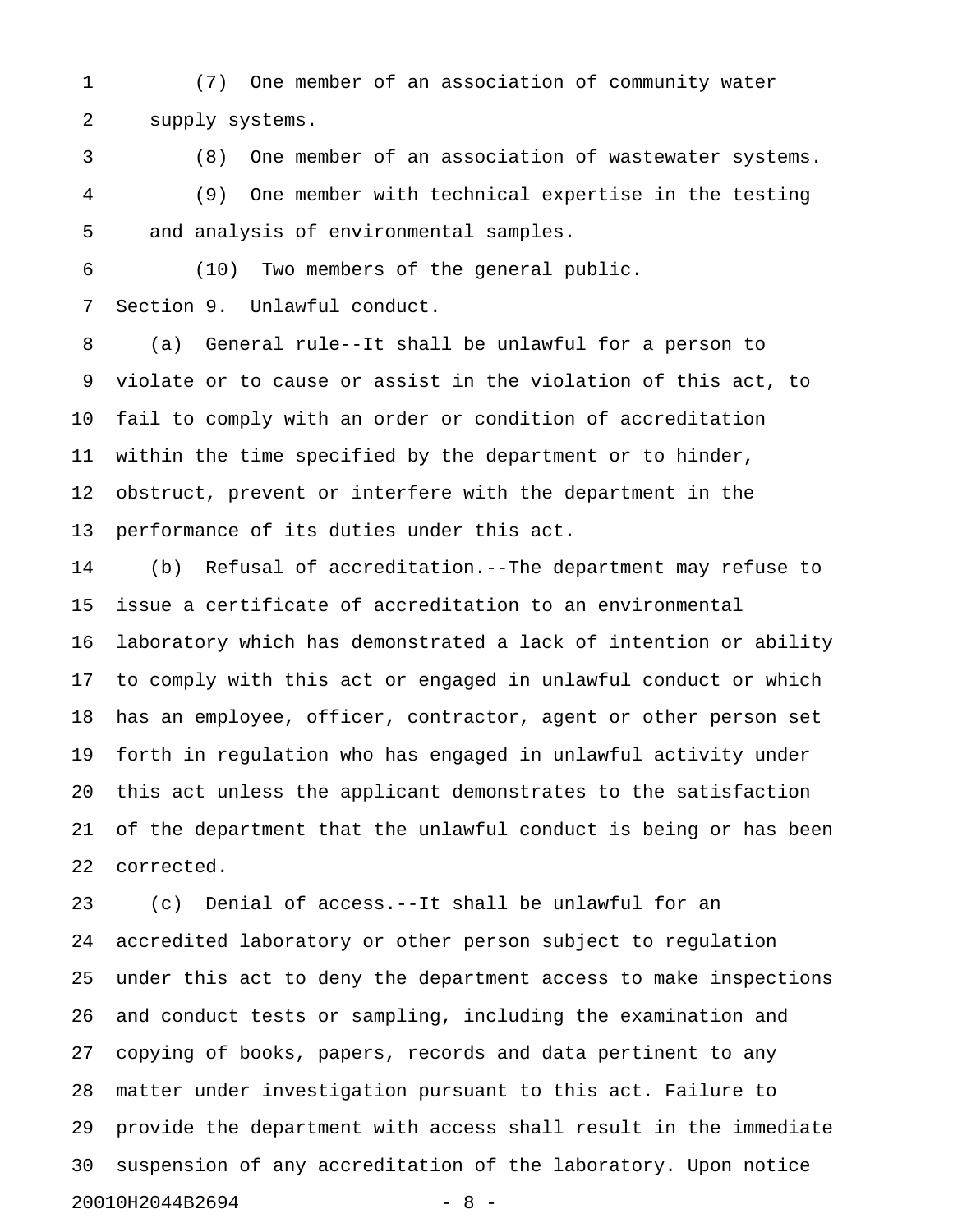1 from the department, the laboratory shall immediately cease 2 testing or analysis of environmental samples. The department may 3 revoke an accreditation for failure to provide the department 4 with access to make inspections and conduct tests or sampling, 5 including the examination and copying of books, papers, records 6 and data pertinent to any matter under investigation pursuant to 7 this act.

8 (d) Notice.--The environmental laboratory shall notify each 9 of its customers in writing within 72 hours of receipt of the 10 department's notice if the department suspends or revokes in 11 whole or in part a certificate of accreditation. The notice 12 shall be on a form and in a manner approved by the department. 13 Section 10. Penalties.

14 (a) Criminal penalties.--

15 (1) A person who knowingly, willfully or recklessly 16 misrepresents that a test or an environmental sample is 17 accurate or was performed in accordance with procedures 18 authorized pursuant to this act commits a misdemeanor of the 19 third degree and, upon conviction, shall be subject to a fine 20 of not less than \$1,250 nor more than \$12,500 or to 21 imprisonment for a period of not more than one year, or both, 22 for each separate offense.

23 (2) A person who knowingly, willfully or recklessly 24 performs or reports an inaccurate test or analysis of an 25 environmental sample commits a misdemeanor of the third 26 degree and, upon conviction, shall be subject to a fine of 27 not less than \$1,250 nor more than \$12,500, or to 28 imprisonment for a period of not more than one year, or both, 29 for each separate offense.

30 (3) A person who knowingly, willfully or recklessly 20010H2044B2694 - 9 -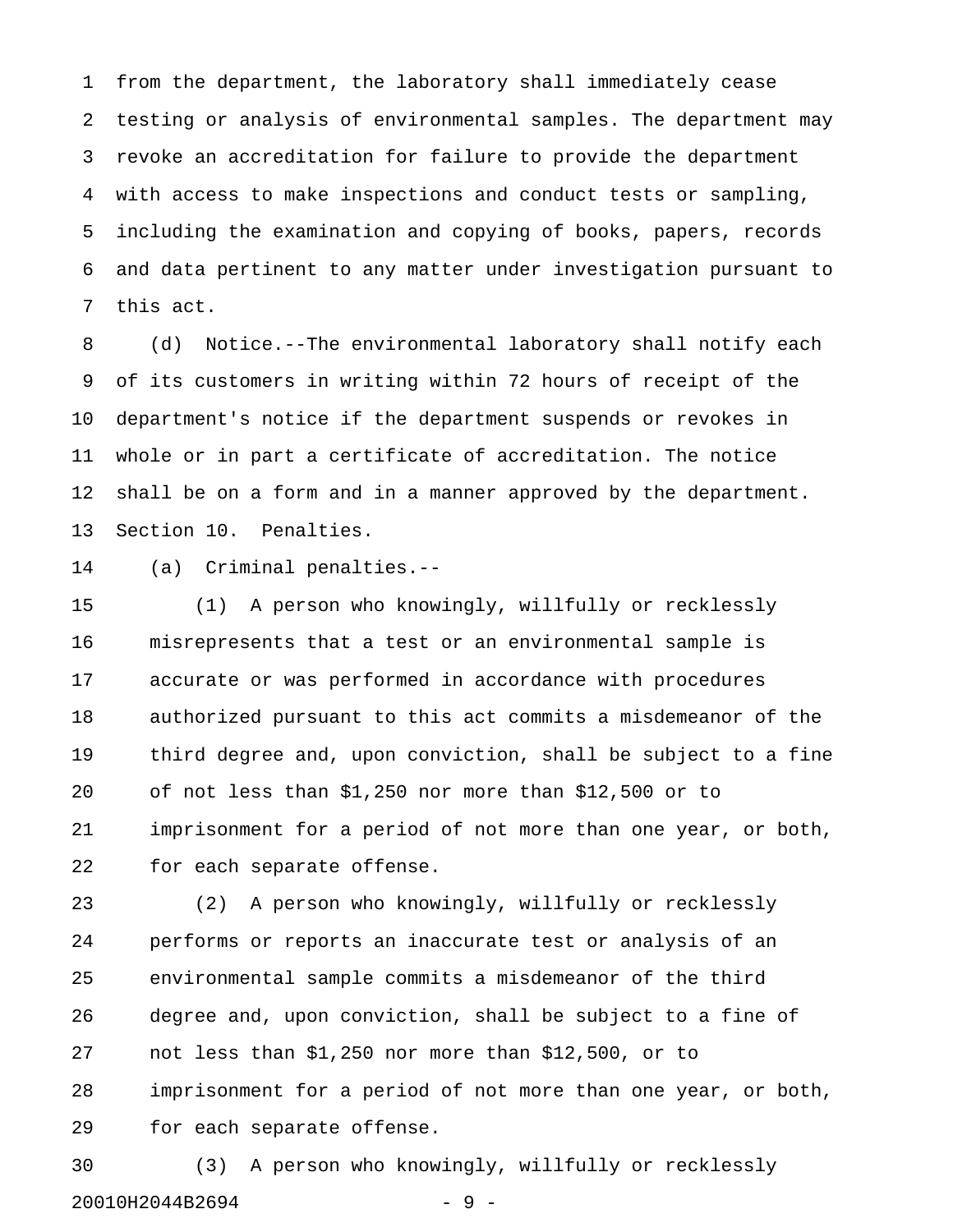1 misrepresents that an environmental laboratory holds a 2 certificate of accreditation under this act commits a 3 misdemeanor of the third degree and, upon conviction, shall 4 be subject to a fine of not less than \$1,250 nor more than 5 \$12,500, or to imprisonment for a period of not more than one 6 year, or both, for each separate offense.

7 (b) Administrative penalties.--

8 (1) In addition to any other remedy available at law or 9 equity, the department may assess an administrative penalty 10 for a violation of this act. The penalty may be assessed 11 whether or not the violation was willful or negligent. When 12 determining the amount of the penalty, the department shall 13 consider the willfulness of the violation, the damage or 14 injury, or threat of damage or injury, to public health or 15 the environment, the costs to the department for 16 investigation and enforcement, the economic benefit of the 17 violation to the person and other related factors. The 18 department shall inform the person of the amount of the 19 penalty. The administrative penalty shall not exceed \$5,000 20 per day per violation.

21 (2) Every day a violation continues shall be a separate 22 violation.

23 (3) The amount of the penalty assessed after a hearing 24 before the Environmental Hearing Board, or after waiver of 25 the right to appeal the assessment, shall be payable to the 26 Commonwealth and collectable in any manner provided at law 27 for collection of debts. If any person liable to pay any such 28 penalty neglects or refuses to pay the penalty after demand, 29 the amount of the penalty, together with interest and cost 30 that may accrue, shall constitute a judgment in favor of the 20010H2044B2694 - 20010H2044B2694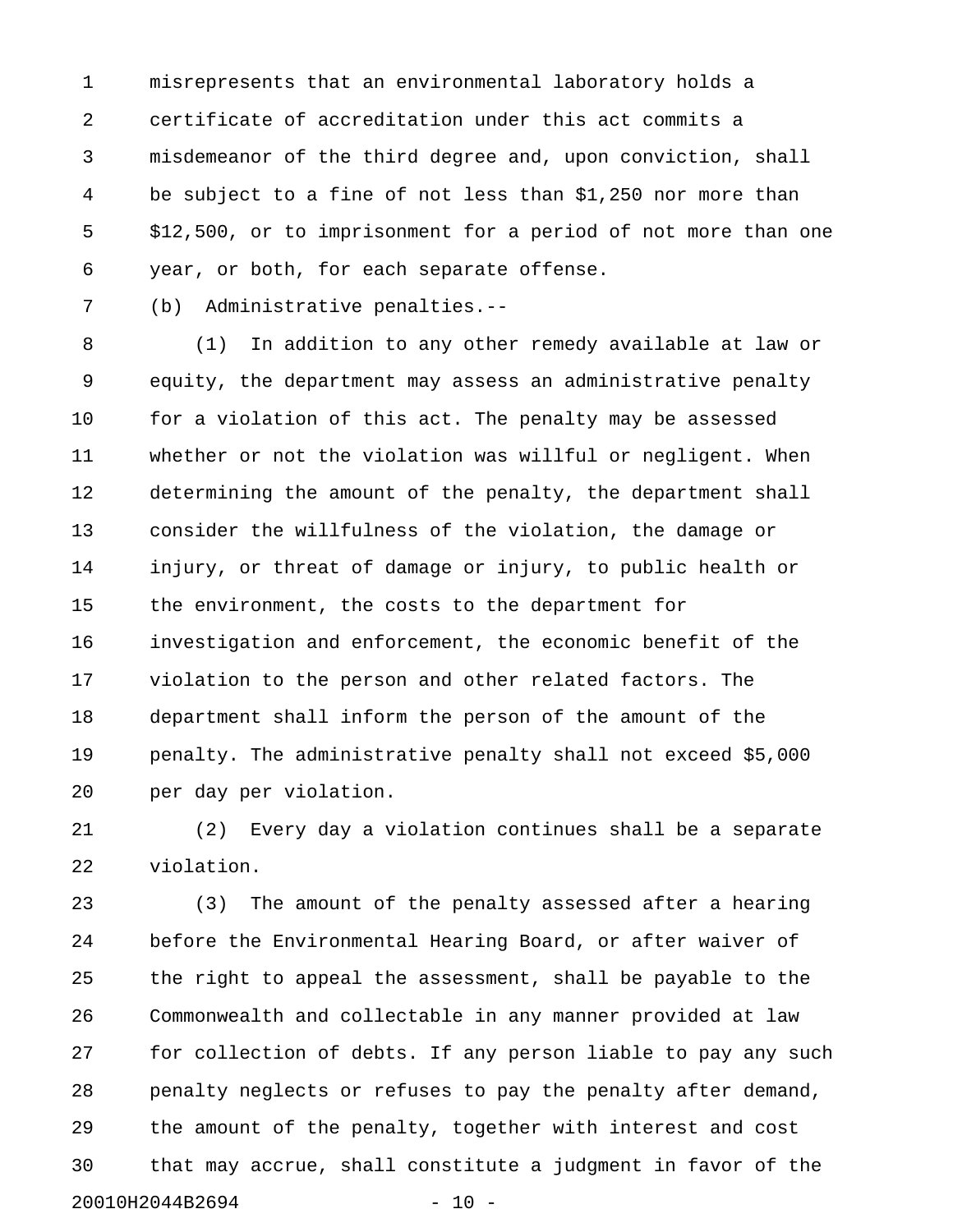1 department upon the property of such person from the date it 2 has been entered and docketed of record by the prothonotary 3 of the county in which the property is situated. The 4 department may, at any time, transmit to the prothonotaries 5 of any county in which the person holds property, certified 6 copies of all such judgments, and it shall be the duty of 7 each prothonotary to enter and docket the judgment of record 8 in his or her office and to index the judgment as judgments 9 are indexed, without requiring the payment of costs by the 10 department.

11 (c) Concurrent penalties.--Penalties and other remedies 12 under this act shall be concurrent and shall not prevent the 13 department from exercising any other available remedy at law or 14 equity.

15 (d) Rebuttable presumption.--Failure of an environmental 16 laboratory or laboratory supervisor to maintain adequate records 17 or proficiency test samples as required creates a rebuttable 18 presumption that the test or analysis was not conducted as 19 required.

20 (e) Falsifying results.--It shall be unlawful to falsify the 21 results of testing or analysis of environmental samples or to 22 violate the provisions of 18 Pa.C.S. § 4903 (relating to false 23 swearing) or 4904 (relating to unsworn falsification to 24 authorities) in the context of the submission of the results of 25 testing and analysis of environmental samples under an 26 environmental statute.

27 Section 11. Records.

28 Records required under this act shall be maintained for five 29 years unless otherwise specified in regulation.

30 Section 12. Continuation of existing rules and regulations. 20010H2044B2694 - 11 -